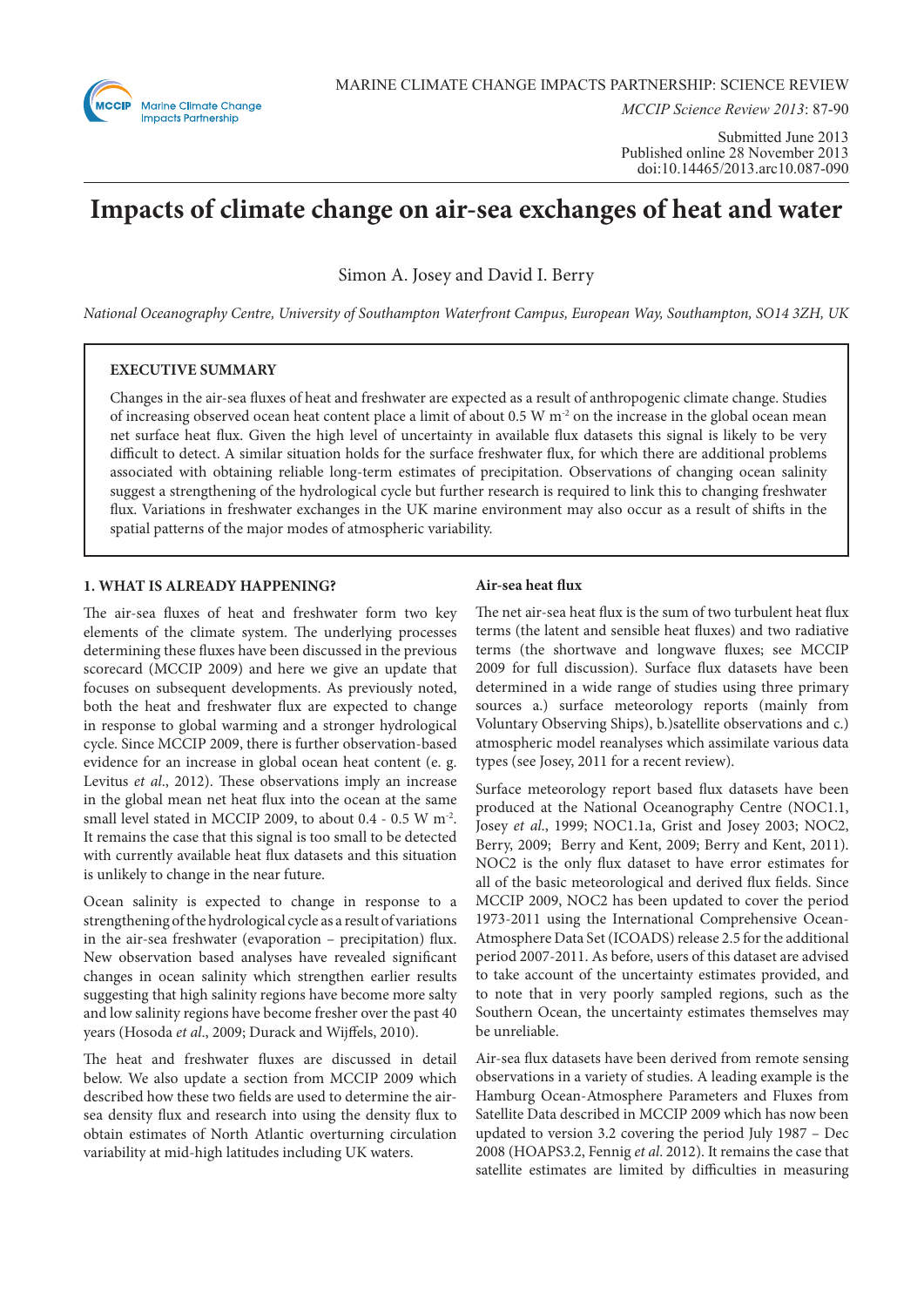near surface air temperature and humidity from space which lead to major uncertainties in satellite turbulent heat flux estimates.

Since MCCIP 2009, several new atmospheric model reanalyses have become available, for example the NASA Modern Era Retrospective Reanalysis (MERRA) and the NOAA-CIRES 20th Century Reanalysis V2 (20CRv2). In addition, the first coupled ocean-atmosphere reanalysis has been undertaken at NCEP, termed the Climate Forecast System Reanalysis (CFSR). Full details of these and other products are available at https://reanalyses.org/atmosphere/overview-currentreanalyses. This new generation of reanalyses have in most cases been carried out on higher resolution grids than their predecessors but it remains to be determined whether this has led to significant improvements in the accuracy of the surface exchanges. Large differences in the hydrological cycle between many of the available reanalyses have recently been noted by Trenberth *et al*. (2011) and this is a source of concern.

Blended flux products make use of data from different sources, principally reanalysis and satellite based fields. The Objectively Analyzed air-sea Fluxes (OAFlux) dataset (Yu and Weller, 2007) blends reanalysis and satellite surface meteorology fields prior to estimation of the fluxes and since MCCIP 2009 this product has been updated through to Feb 2012. Large and Yeager (2009) developed the Coordinated Ocean Research Experiments version 2 (COREv2, spanning 1948-2006) turbulent fluxes by adjusting NCEP/NCAR reanalysis state variables prior to flux calculation. They combined these fields with satellite based radiative flux estimates to produce a globally balanced net heat flux field for forcing ocean models. However, the adjustments were based on limited period analyses and it is not clear to what extent COREv2 can be used to study interdecadal variability.

In MCCIP 2009, we discussed the mid-latitude North Atlantic net air-sea heat flux field for four products (NCEP/ NCAR, NOC1.1, NOC2 and OAFlux), including the UK marine sector (MCCIP 2009, Figure 1). Here we show the corresponding fields for the four new flux products discussed above (CFSR, COREv2, MERRA and 20CRv2). Similar broad scale patterns to those noted in MCCIP 2009 are observed in each case with strong Gulf Stream heat loss and a west to east transition from ocean heat loss to ocean heat gain. The UK marine environment experiences close to zero annual mean net heat flux and it remains likely that Gulf Stream heat loss variations and their subsequent influence on the atmosphere are more important for UK climate than variations within UK waters.

The 20CRv2 reanalysis spans 1870-2008 (in contrast to other available flux products which all start at some point after 1948) and thus opens up the possibility for studies of flux variability at centennial timescales. However, it is difficult to assess its reliability given the lack of evaluation datasets over the early period. A time series of monthly net heat flux anomaly averaged over the box (40-55  $\,^{\circ}$ N, 20-40  $\,^{\circ}$ W) in the mid-latitude North Atlantic for the period since the mid-1940s when 20CRv2 can be compared with other datasets is



*Figure 1: Annual mean net air-sea heat flux from a.) CFSR, b.) COREv2, c.) MERRA and d.) 20CRv2, units W m-2. Blue colours : ocean heat loss to the atmosphere, red ocean heat gain.* 

shown in Figure 2 (a version of this figure without 20CRv2 appeared in MCCIP 2009). The month-to-month variability obtained with 20CRv2 is similar to that seen in other datasets with box-averaged anomalies often exceeding 50 Wm-2.

As discussed in MCCIP 2009, observation and model based analyses both show that the changing air-sea heat flux signal associated with increasing global ocean heat content is small (Pierce *et al*., 2006; Levitus *et al*., 2009). Changes in the net surface heat flux over the past 50 years at global and basin scales are expected to be about 0.5 Wm-2 with corresponding individual heat flux component changes of less than 2 W m<sup>-2</sup>. More recent analyses of changing ocean heat content support the small magnitude for the implied change in global mean net heat flux (e.g. Levitus *et al*., 2012). It is still the case that currently available heat flux datasets are not sufficiently accurate to allow this change to be detected and this situation is unlikely to change in the near future.

#### **Air-sea freshwater flux**

The air-sea freshwater flux is given by the difference of evaporation from the ocean surface (E) and precipitation from the atmosphere (P.). Sources of data for E and P are discussed in MCCIP 2009. The main change in the intervening period is a revision of the satellite observation based Global Precipitation Climatology Project product which now spans October 1996 - June 2011 (http://precip. gsfc.nasa.gov/). Atmospheric model reanalyses also provide precipitation but caution is required due to inconsistencies in this field across a range of reanalyses (Trenberth *et al*., 2011).

An update of the climatological annual mean freshwater flux field for 2006-2010 from NCEP/NCAR is shown in Figure 3 (the corresponding field for 1980-2005 was shown in MCCIP 2009) together with the near surface wind field. The main features of the updated field are similar to those shown previously, specifically a shift from west to east across the basin between weak ocean freshwater gain to weak ocean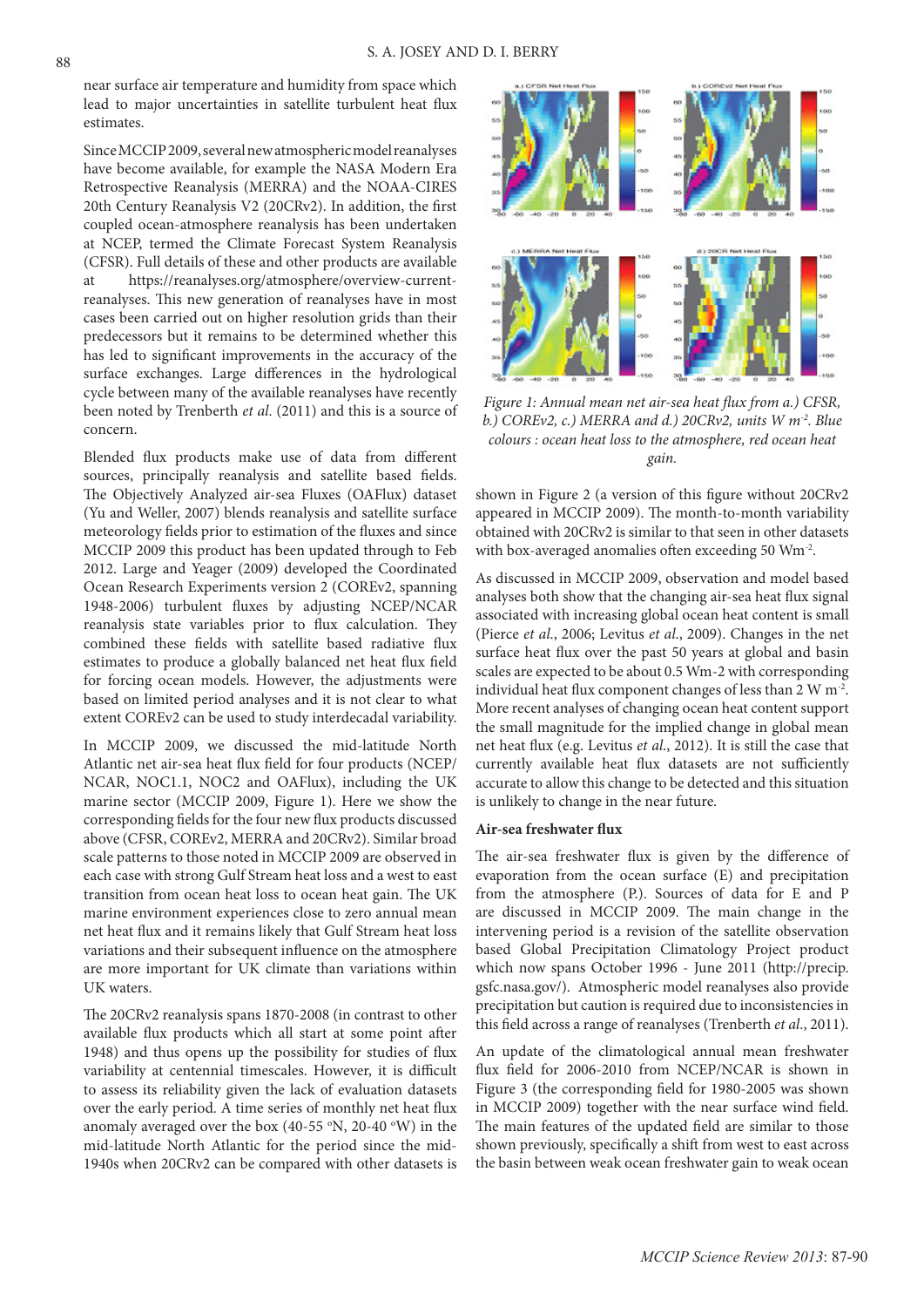

*Figure 2: Monthly mean net air-sea heat flux anomaly for the box (40-55 oN, 20-40 oW) for the period 1870-2010 from NCEP/ NCAR (red), NCEP 20CRv2 (grey), NOC1.1 (green), NOC2 (blue) and OAFLUX (black), units W m-2.* 

freshwater loss in the UK marine environment. As before, the UK climate is likely to be affected by integrated ocean freshwater loss to the south-west in the Atlantic - note the strong Gulf Stream losses and north-eastwards direction of the air flow.

As noted in MCCIP 2009, variations in mid-high latitude North Atlantic freshwater flux are influenced by the two major modes of atmospheric variability - the North Atlantic Oscillation (NAO) and the East Atlantic Pattern (EAP), see Josey and Marsh (2005). Since 2010, the EAP has shown no tendency for a prolonged period in either state while the NAO has been predominantly negative which is expected to result in reduced net freshwater flux (precipitation - evaporation) to the ocean north-west of the UK.

It remains the case that ocean salinity fields may provide a useful indication of changes in the hydrological cycle through integration of freshwater flux anomalies. Since MCCIP 2009, observation based analyses by Hosoda *et al*. (2009) and Durack and Wijffels (2010) have revealed an increase (reduction) in salinity in high (low) salinity regions over the past 40 years. The pattern of ocean salinity change is similar



*Figure 3: Climatological annual mean freshwater flux (E-P) from the NCEP/NCAR reanalysis for the period 2006-2010, units m yr-1. Blue colours: net precipitation (i.e. freshwater gain by the ocean), red colours : net evaporation (i.e. freshwater loss from the ocean). Arrows show the corresponding NCEP/NCAR 10 m wind speed, reference value of 4 m s-1 in lower left corner.* 

to the mean E-P field suggesting a relationship between the two although further work is required in this area (Durack and Wijffels, 2010).

## **Impacts of heat and freshwater fluxes on the North Atlantic circulation**

The combined effect of the heat and freshwater exchanges can be expressed in terms of a surface density flux. High latitude variations in the density flux have potentially significant implications for UK climate and their potential impact on variability of the overturning circulation of the North Atlantic has been investigated using water mass transformation theory (Grist *et al*., 2009; Josey *et al*., 2009; see MCCIP 2009 for details). Since MCCIP 2009, further research has been directed at refining the method using an alternative choice for the vertical coordinate. The new research has led to improvements in the accuracy of the method in the midhigh latitude North Atlantic (Grist *et al*., 2012). The analysis reveals increased variability in the surface forced overturning circulation by about 1-2Sv from the late 1970s to the early 2000s but no evidence for a long term trend.

#### **2. WHAT COULD HAPPEN?**

As reported in MCCIP 2009, it is still the case that obtaining reliable predictions of future air-sea heat and freshwater fluxes changes in the in the UK marine environment is difficult as the anthropogenic signal is small and may be strongly influenced by natural variability. In particular, the influence of anthropogenic climate change on the major modes of atmospheric climate variability remains an open question. Variations in the location and strength of the poles of the North Atlantic Oscillation would have potentially significant consequences for air-sea interaction in the UK marine environment and precipitation over the UK. Thus, as noted previously, the major source of future change may prove to be a shift in the spatial patterns of atmospheric variability rather than warming induced changes in air-sea heat exchange.

In addition, it remains possible that variations in freshening of surface waters associated with an intensification of the hydrological cycle could impact on dense water formation with consequences for UK climate. Research in this area is still insufficiently developed to allow any firm conclusions to be drawn on the likelihood of this occurring.